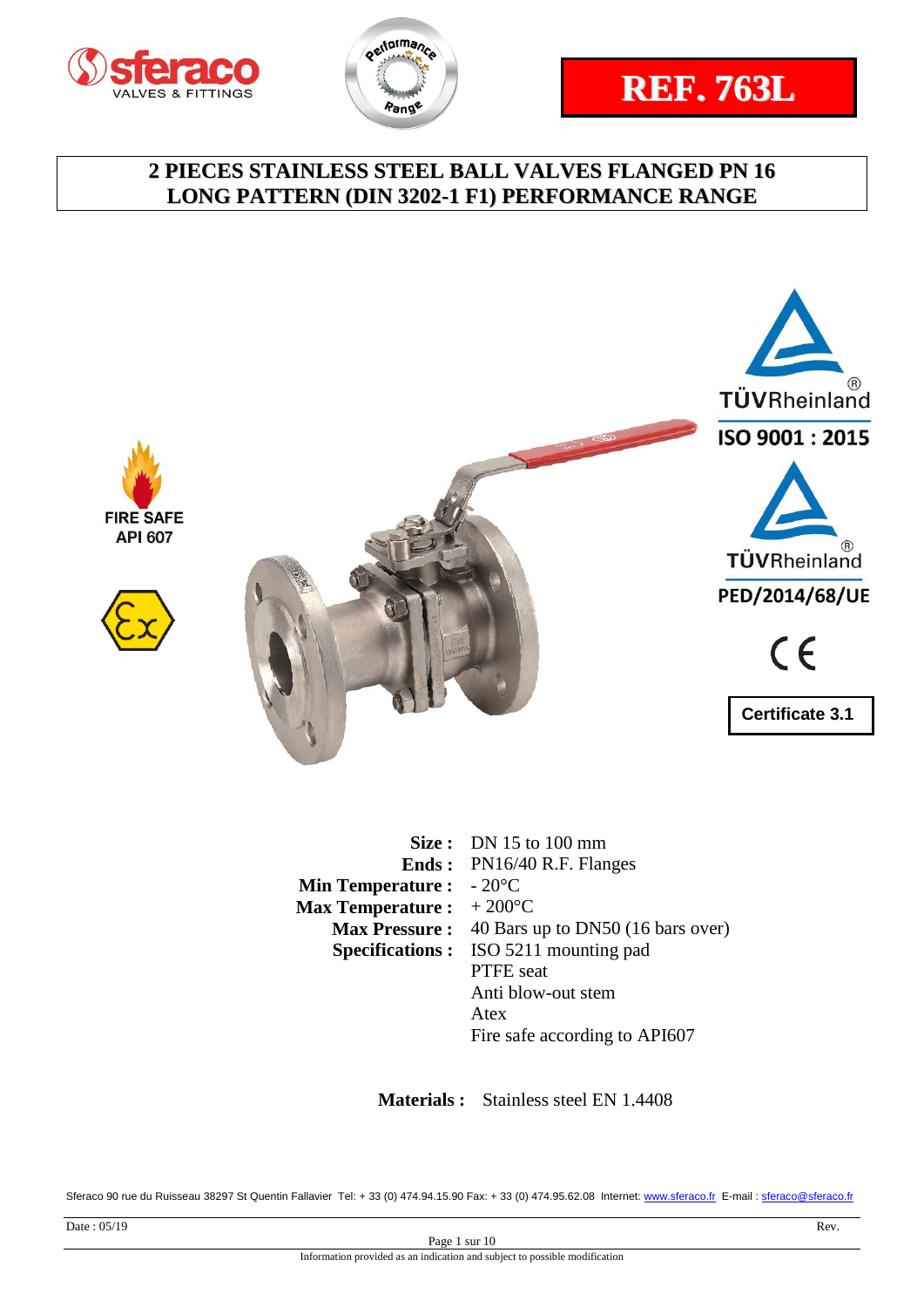



#### *SPECIFICATIONS :*

- Full bore
- Anti blow-out stem
- Double antistatic device
- PTFE seat
- Locking device
- ISO 5211 mounting pad
- 2 pieces type ( Split body )
- With exhaust hole in the ball ( located in the top of the ball to avoid overpressure in it )

#### *USE :*

- Chemical industries, petrochemical industries, hydraulic installation, compressed air, heating and water distribution
- Steam : 11 bars maximum
- Min and max Temperatures Ts : -20°C to + 200°C
- Max Pressure Ps : 40 bars up to DN50, 16 bars over ( see graph under )

#### *PRESSURE / TEMPERATURE GRAPH ( STEAM EXCLUDED ) :*

#### **PRESSURE**



#### *RANGE :*

Stainless steel body ball valve DIN F1 flanged PN16 **Ref. 763L** from DN 15 to DN 100

### *ENDS :*

R.F. Flanged PN40 up to DN50, PN16 over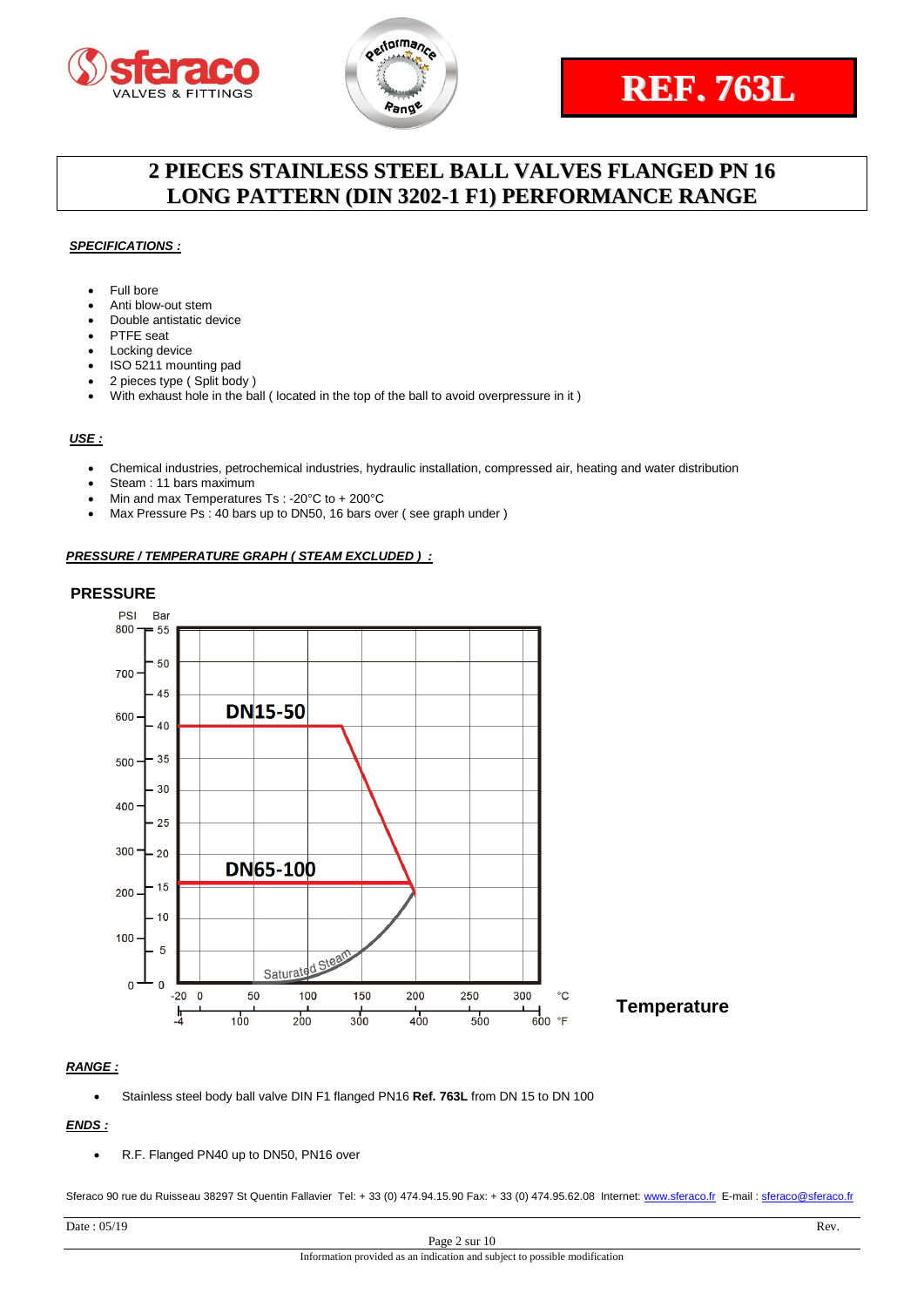



#### *MATERIALS DN 15 - 50 :*



**( \* : included in gaskets kit)**

| <b>Item</b>    | <b>Designation</b> | <b>Materials</b>            |
|----------------|--------------------|-----------------------------|
| 1              | Body               |                             |
| $\overline{2}$ | Ends               | EN 1.4408                   |
| 3              | Ball               |                             |
| $4^*$          | Seat               | <b>PTFE</b>                 |
| $5*$           | Body seal          | Graphite                    |
| $6*$           | Ring               | PTFE filled with 25% carbon |
| $7^*$          | Ring               |                             |
| 8              | Stem               | ASTM A276-316               |
| $9*$           | Packing            | Graphite                    |
| $10*$          | Packing            | PTFE filled with 25% carbon |
| 11             | Packing gland      | <b>AISI 304</b>             |
| 12             | Elastic ring       | <b>AISI 301</b>             |
| 13             | <b>Nut</b>         |                             |
| 14             | Washer             |                             |
| 15             | Pin                | AISI 304                    |
| 16             | Pin screw          |                             |
| 17             | Handle             |                             |
| 18             | Handle cover       | <b>PVC</b>                  |
| 19             | Stud               |                             |
| 20             | <b>Nut</b>         | <b>ASI 304</b>              |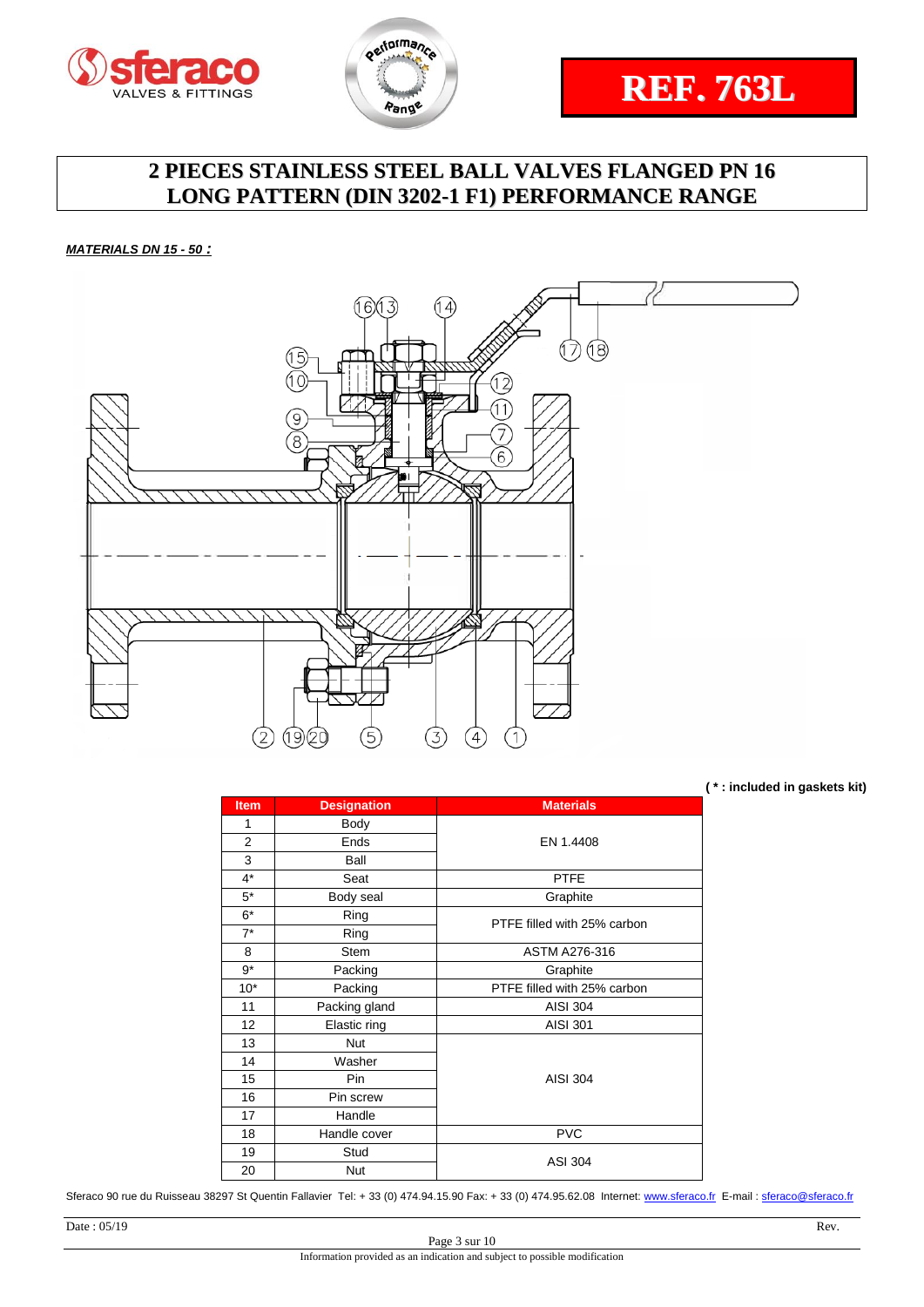



*MATERIALS DN 65 - 100 :*



| <b>Item</b>    | <b>Designation</b> | <b>Materials</b>            |
|----------------|--------------------|-----------------------------|
| 1              | Body               |                             |
| $\overline{2}$ | Ends               | EN 1.4408                   |
| 3              | Ball               |                             |
| 4              | <b>Nut</b>         | <b>AISI 304</b>             |
| 5              | Stud               |                             |
| $6*$           | Body seal          | Graphite                    |
| $7*$           | Seat               | <b>PTFE</b>                 |
| 8*             | Ring               |                             |
| $9*$           | Ring               | PTFE filled with 25% carbon |
| $10*$          | Ring               |                             |
| $11*$          | Packing            | Graphite                    |
| $12*$          | Packing            | PTFE filled with 25% carbon |
| 13             | Ring               | <b>AISI 304</b>             |
| 14             | Ring               |                             |
| 15             | <b>Stem</b>        | AISI 316                    |
| 16             | Pin                | <b>AISI 304</b>             |
| 17             | Packing gland      | 1.4308                      |
| 18             | Circlip            | <b>AISI 304</b>             |
| 19             | <b>Screw</b>       |                             |
| 20             | Handle adaptor     | 1.4308                      |
| 21             | Handle             | <b>AISI 304</b>             |
| 22             | <b>Screw</b>       |                             |

Sferaco 90 rue du Ruisseau 38297 St Quentin Fallavier Tel: + 33 (0) 474.94.15.90 Fax: + 33 (0) 474.95.62.08 Internet: [www.sferaco.fr](http://www.sferaco.fr/) E-mail : [sferaco@sferaco.fr](mailto:sferaco@sferaco.fr)

**( \* : included in gaskets kit)**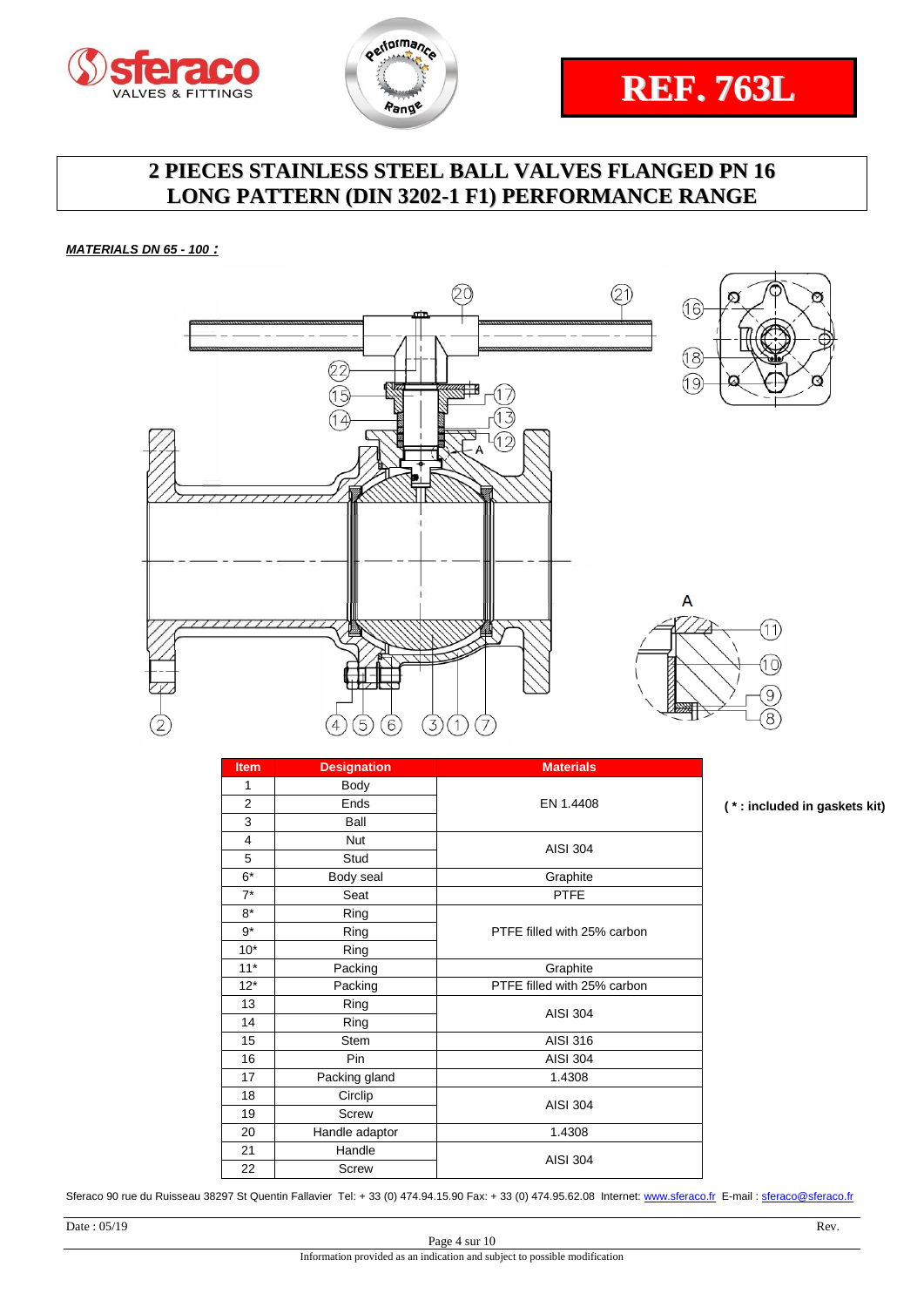



*SIZE DN 15 - 50 ( in mm ) :*

**DN 15 - 50**



| Ref. | <b>DN</b>      | 15   | 20   | 25   | 32  | 40    | 50    |
|------|----------------|------|------|------|-----|-------|-------|
| 763L | ØP             | 15   | 20   | 24   | 30  | 38    | 50    |
|      | L              | 130  | 150  | 160  | 180 | 200   | 230   |
|      | L <sub>2</sub> | 50.5 | 53.5 | 54.5 | 57  | 60    | 65.5  |
|      | Е              | 158  | 158  | 196  | 196 | 245   | 261   |
|      | H              | 76.6 | 79.1 | 92   | 96  | 121.1 | 127.6 |
|      | H <sub>1</sub> | 39   | 42.5 | 52   | 56  | 66    | 73    |
|      | Weight (Kg)    | 2.3  | 3.1  | 4.3  | 5.9 | 7.5   | 10.3  |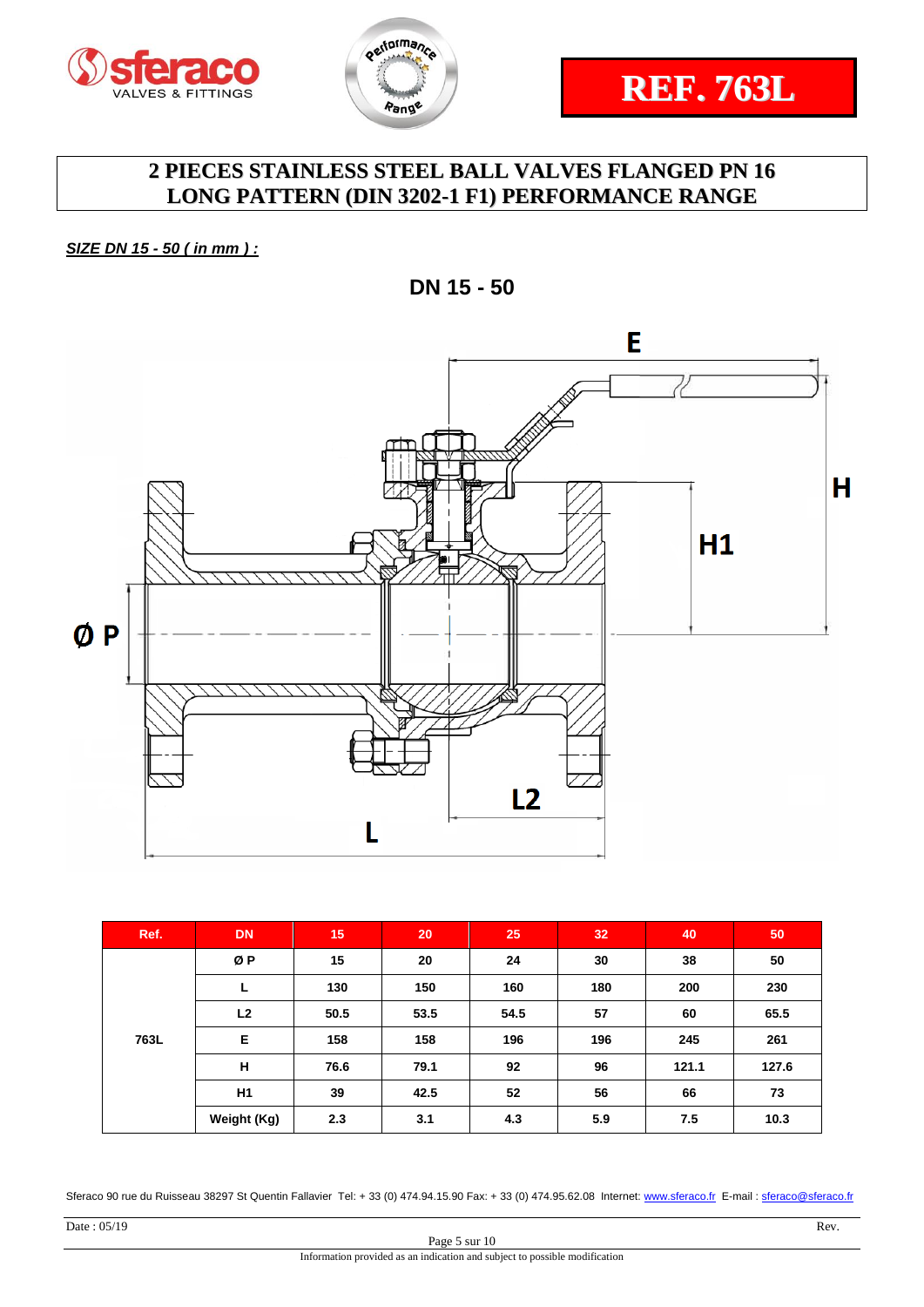



### *SIZE DN 65 - 100 ( in mm ) :*



**DN 65 - 100**

| Ref. | <b>DN</b>      | 65   | 80   | 100   |
|------|----------------|------|------|-------|
|      | ØP             | 64   | 76   | 98    |
|      |                | 290  | 310  | 350   |
|      | L2             | 77.5 | 77.5 | 85.2  |
| 763L | E              | 400  | 400  | 400   |
|      | н              | 188  | 194  | 215   |
|      | H1             | 86.5 | 91.5 | 113.5 |
|      | H <sub>3</sub> | 152  | 158  | 179   |
|      | Weight (in Kg) | 16.3 | 20   | 28.1  |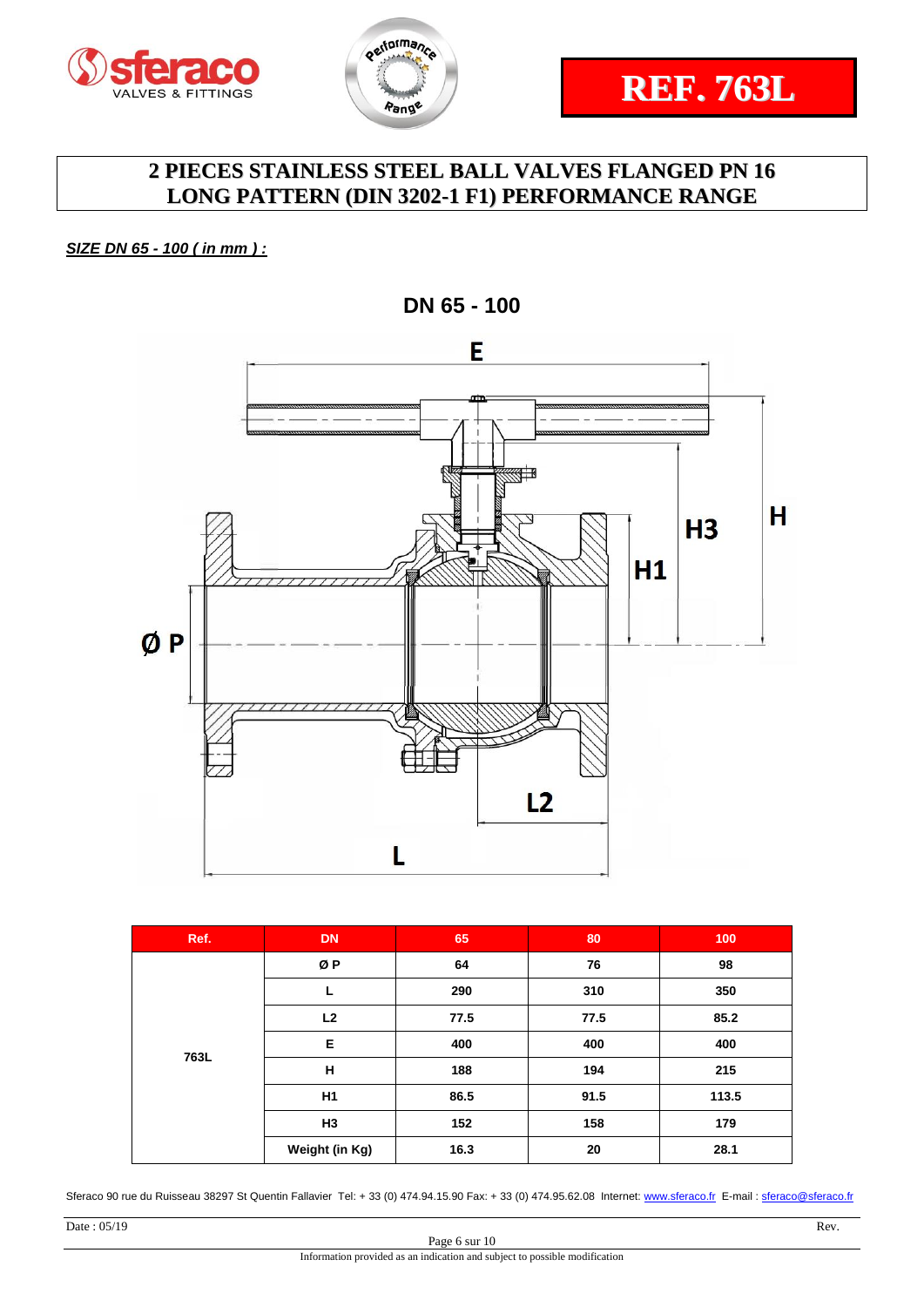



*ISO MOUNTING PAD AND STEM SIZE ( in mm ) :*

**DN 15 – 50 DN 65 – 100**









| <b>DN</b>      | 15         | 20         | 25         | 32         | 40         | 50         | 65              | 80              | 100             |
|----------------|------------|------------|------------|------------|------------|------------|-----------------|-----------------|-----------------|
| C              | 9          | 9          | 11         | 11         | 14         | 14         | 17              | 17              | 17              |
| ØΚ             | 42         | 42         | 50         | 50         | 70         | 70         | 102             | 102             | 102             |
| <b>ISO</b>     | <b>F04</b> | <b>F04</b> | <b>F05</b> | <b>F05</b> | <b>F07</b> | <b>F07</b> | F <sub>10</sub> | F <sub>10</sub> | F <sub>10</sub> |
| N x Ø Z        | 4xM5       | 4xM5       | 4xM6       | 4xM6       | 4xM8       | 4xM8       | 4 x M10x1.5     |                 |                 |
| H <sub>2</sub> | 14.5       | 14         | 18         | 17         | 22         | 21.5       | 65.5            | 66.5            | 65.5            |
| H <sub>3</sub> | 8.5        | 8.5        | 12         | 12         | 14         | 14         | 27              | 27              | 27              |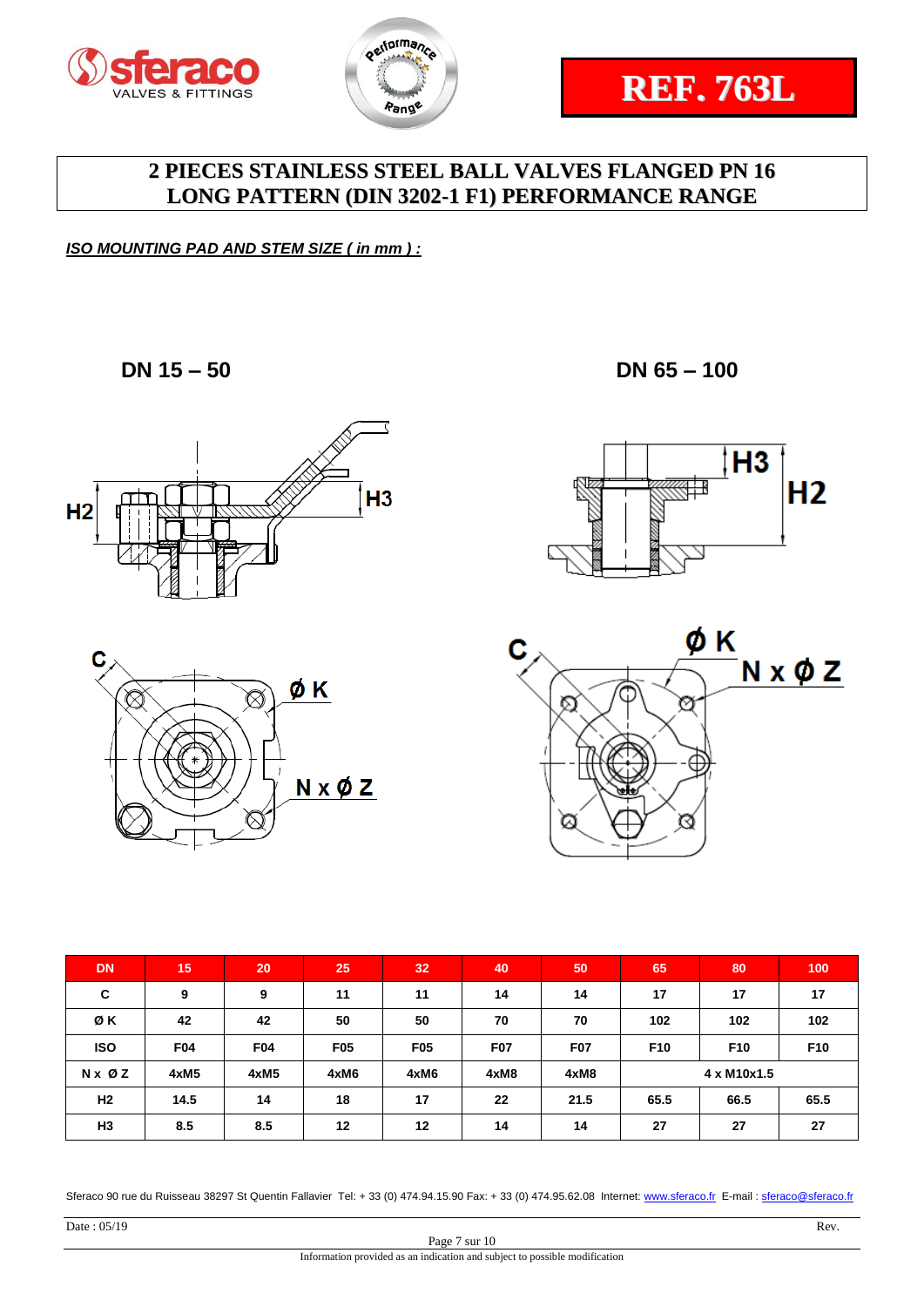



*FLANGES SIZE ( in mm ) :*



| <b>DN</b>               | 15            | 20            | 25            | 32     | 40     | 50            | 65            | 80            | 100    |
|-------------------------|---------------|---------------|---------------|--------|--------|---------------|---------------|---------------|--------|
| øс                      | 45            | 58            | 68            | 78     | 88     | 102           | 122           | 138           | 158    |
| ØD                      | 95            | 105           | 115           | 140    | 150    | 165           | 185           | 200           | 220    |
| ØK                      | 65            | 75            | 85            | 100    | 110    | 125           | 145           | 160           | 180    |
| $Nb \times \emptyset$ L | $4 \times 14$ | $4 \times 14$ | $4 \times 14$ | 4 x 18 | 4 x 18 | $4 \times 18$ | $4 \times 18$ | $8 \times 18$ | 8 x 18 |
| b                       | 16            | 18            | 18            | 18     | 18     | 20            | 18            | 20            | 20     |
| е                       | ◠             | $\mathbf{2}$  | 2             | າ      | 3      | 3             | 3             | 3             |        |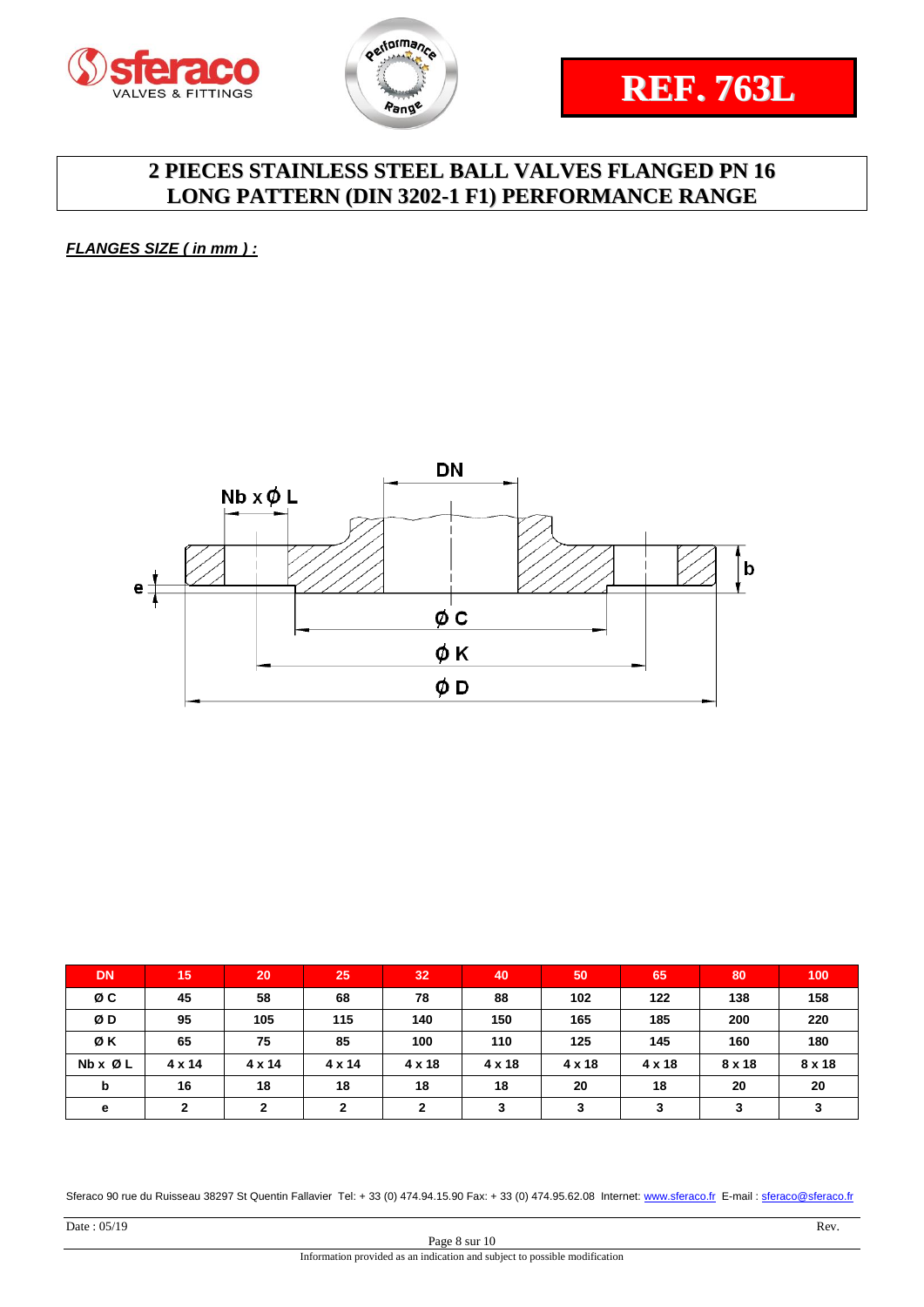



#### *FLOW COEFFICIENT Kvs ( M3 / h ) :*

| <b>DN</b>      | 15 | 20 | 25 | 32  | 40  | 50  | 65  | 80  | 100  |
|----------------|----|----|----|-----|-----|-----|-----|-----|------|
| $Kvs$ ( m3/h ) | 31 | 58 | 86 | 139 | 228 | 415 | 698 | 958 | 1684 |

*TORQUE VALUES ( in Nm without safety coefficient ) :*

| <b>DN</b>   | --<br>œ | 20 | --  | $\sim$<br>w | 40 | <b>Fo</b><br>JU | --<br>כט | 80 | 100 |
|-------------|---------|----|-----|-------------|----|-----------------|----------|----|-----|
| Torque (Nm) |         |    | . . | 20          | 30 | 40              | 60       | 90 | 130 |

#### *STANDARDS :*

- Fabrication according to ISO 9001 : 2015
- DIRECTIVE 2014/68/EU : CE N° 0035 Risk Category III Module H
- Certificate 3.1 on request
- Construction according to EN 12516-1
- Pressure tests according to EN 12266-1, Rate A
- PN16/40 R.F. flanges according to EN 1092-1
- ISO 5211 mounting pad
- Length according to EN 558 series 1 ( NF 29355, DIN 3202-1 F1 )
- ATEX Group II Category 2 G/2D Zone 1 & 21 Zone 2 &22 ( optional marking )
- Fire safe according to API 607  $6^{th}$  Edition 2010